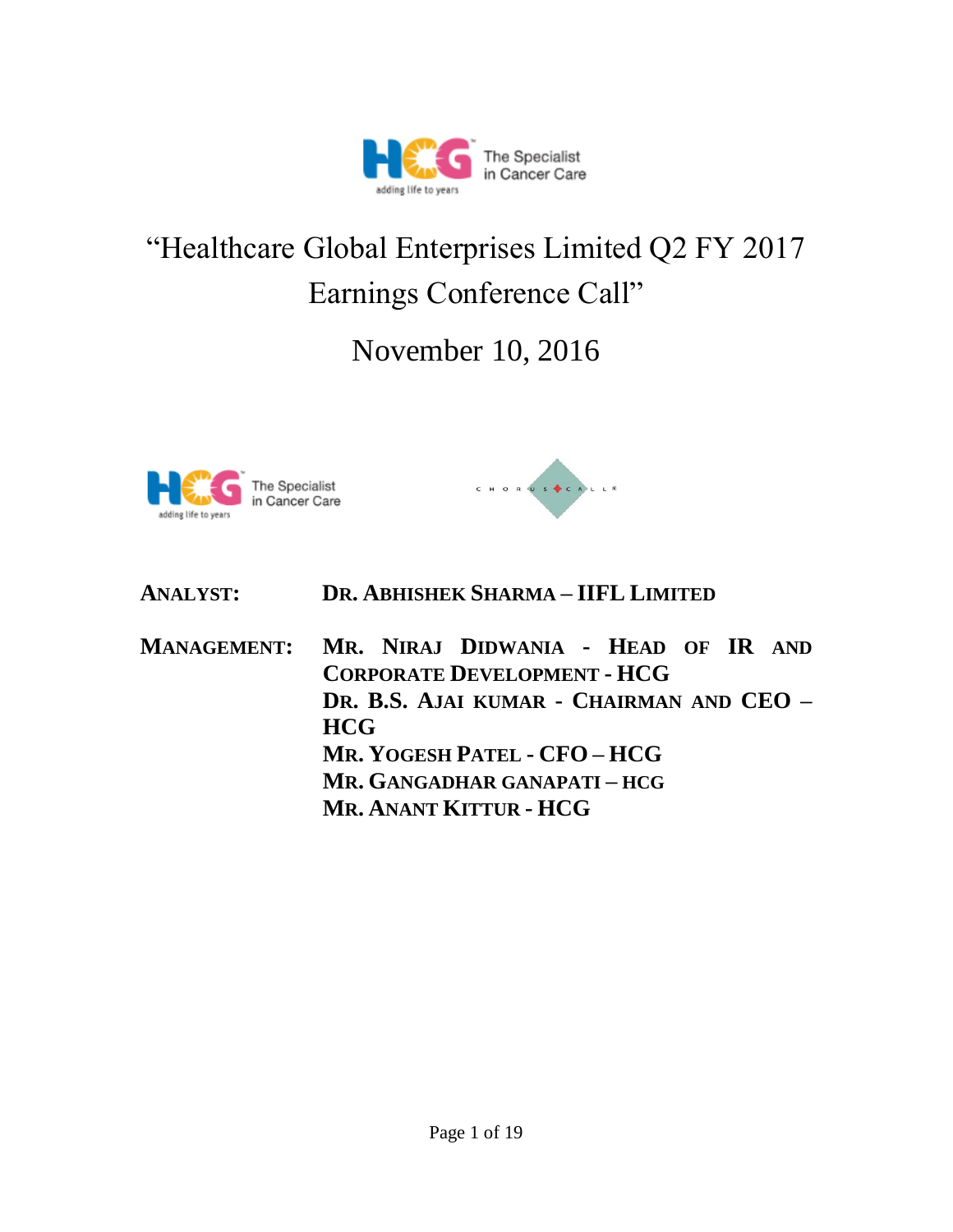

- **Moderator:** Ladies and gentlemen good day and welcome to the Healthcare Global Enterprises Limited Q2FY17 Earnings Conference Call hosted by IIFL Capital Limited. As a reminder all participant lines will be in the listen-only mode and there will be an opportunity for you to ask questions after the presentation concludes. Should you need assistance during the conference call, please signal an operator by pressing '\*' then '0' on your touchtone phone. Please note that this conference is being recorded. I now hand the conference over to Dr. Abhishek Sharma from IIFL Capital Limited. Thank you and over to you Sir!
- **Abhishek Sharma:** Good evening everyone this is Abhishek from IIFL Institutional Equities, I thank the HCG Oncology Management Team for giving us the opportunity to host this call, I would like to hand over the call to Niraj Didwania, Head of IR and Corporate Development, who would make the other introductions and get us started. Thanks and over to you Niraj.
- **Niraj Didwania:** Thank you Abhishek. A very warm welcome to all participants to Healthcare Global Enterprises Limited's Q2 fiscal year 2017 earnings call. We have Dr. B.S. Ajai Kumar - Chairman and CEO of HCG along with the senior management who will run you through the earnings and take questions. So I would like to hand over the call now to Dr. B.S. Ajai Kumar.
- **B.S. Ajai Kumar:** Thank you very much and good evening. Welcome to this conference. I would like to start of by first of all introducing our CFO, Yogesh Patel, who is here with me, who will go over the financials later on. We are pleased to report a continuous strong result of second quarter of FY2017. HCG being the leader in cancer care and now we have made significant advances in the field of precision oncology and we are seeing a robust adoption of these new technologies across our network that will drive superior clinical outcomes. We also continue to expand our footprint and market share across India. Thanks to our model of comprehensive cancer care and partnership with specialist doctors. We are seeing strong progress building our Milann network in addition to the current six centres. Overall, we see good growth prospects in our business across the board. With eight new comprehensive cancer centres under development, we continue to progress towards a mission to make high quality cancer care accessible across. Few business highlights of Q2 are new cancer centres in Gulbarga, Baroda and Vizag and our multispecialty hospital at Bhavnagar continue to ramp up well as per our expectation. Our cancer centre in Vijayawada was under revamp and has been very successful revamp and has shown a strong operational performance showing a 70% rise in revenue and over 100% rise compared to Andhra Pradesh as you know 100% increase in the revenue. Strong adoption of our Da Vinci robotic surgery in our cancer care centres in Bangalore and Ahmedabad with over 100 procedures being completed in a very short period of time. Precession oncology advancements include our launch of next generation sequencing facility at our Bangalore centre as well as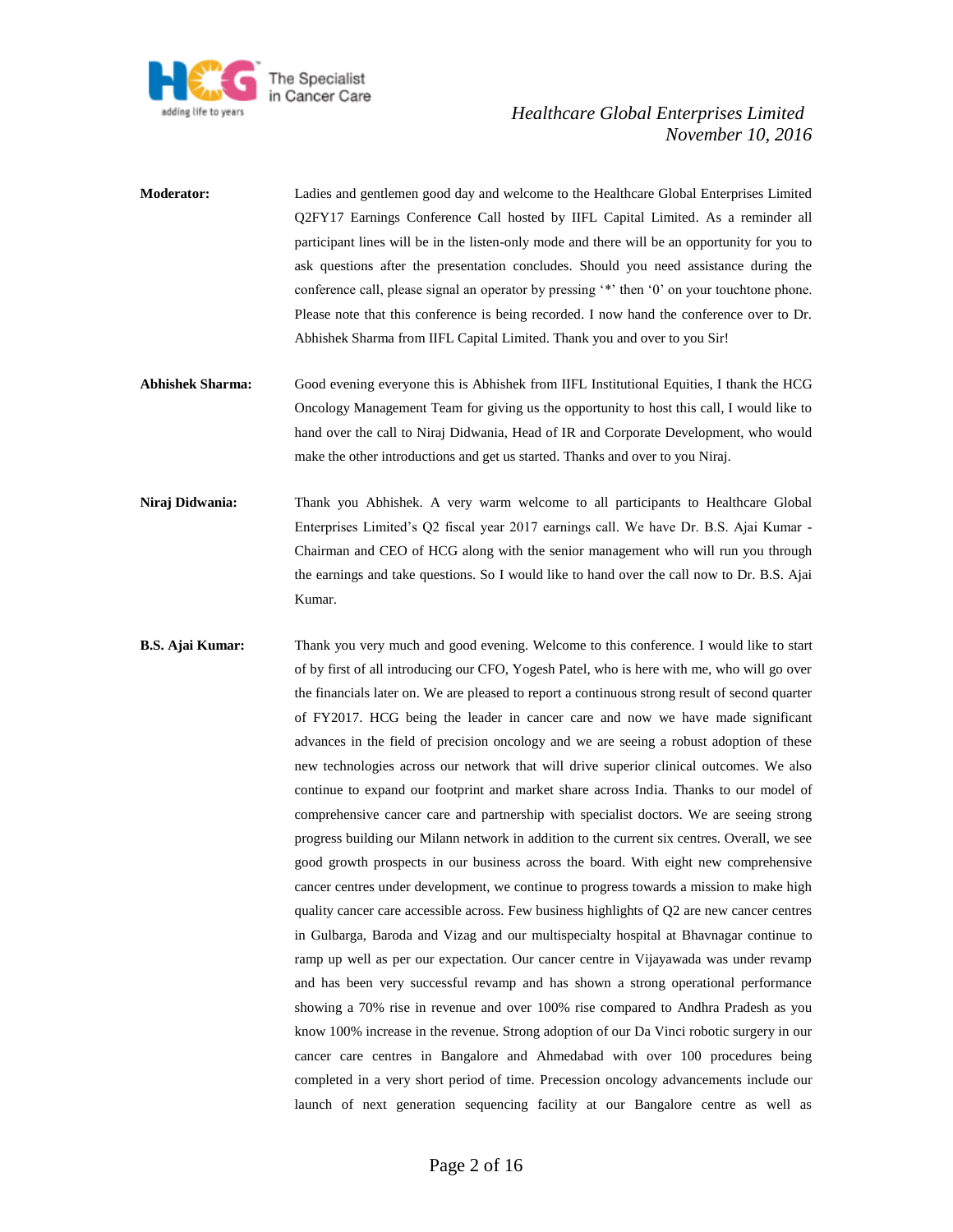

development of new liquid biopsy tests that are potential to transform standard of cancer care bringing in high level precision medicine. Clinical innovations include, development of 3D printing in the treatment of tongue cancers and other oral cancers and a normal surgical oncology technique for excision of carotid artery tumors. With these few words, now I will request Yogesh to go over the financials.

**Yogesh Patel:** Thank you doctor, good evening everybody. In terms of our financial performance for this quarter I consolidated the income for operations, in other words revenue stood at 174 Crores as compared to 144 Crores in the same quarter in the previous year reflecting a yearon-year increase of 21%. Our EBITDA or consolidated profit before other income depreciation amortizations, finance cost, exceptional items and taxes was 25.4 Crores, which was compared to 20.2 Crores in the previous quarter, previous year same quarter a growth of 26%. Profit before taxes on exceptional items, or PBT was 77.6 Crores in this quarter as compared to a profit of 1.6 Crores in the same quarter previous year. Profit after taxes stood at 4.9 Crores in this quarter as compared to a loss we made of about 1.7 Crores in previous year same quarter. EBITA excluding losses from new centres pertaining to existing centres is 27.2 Crores reflecting a margin of 17.2% and this number translates to a growth of 27% over this corresponding quarter of previous year.

**B.S. Ajai Kumar:** Thanks Yogesh. A few things about operation metrics and some highlights, our number of centres now, in HCG centres 19 compared to 17, which was in Q2 of FY2016. We are 7.6% increase in occupied beds driven by launch of new centres and growth at existing centres. 12.3% increase in RPOP driven by an option of new technologies across the network offset by lower RPOP at some new centres as expected. Reduction in a loss in line with the trend towards daycare procedures and changing cash inpatient profile and 2.6% improvement in EBITA margins from existing centres, that is excluding new centres which is 22.1% Q2 from 19.5% in Q2 of FY2016 driven by decrease in direct cost as proportion of revenue. Then I would like to move on to the regional highlights at this point. In Karnataka our growth has been good with our total overall revenue being 12.1%. I would like to state here a few things, our RPOP has increased by 18.6% and as we all know there was significant civil disturbance in September temporarily, which affected our functioning for nearly 10-12 days, this impacted the volumes and we are seeing continuing shift in the payer model. In Gujarat significant growth in the avenue 40.2% and we have had a RPOP growth of 2.8% and Bhavnagar centre achieved break even, EBITDA growth has been 11.3% and Baroda centre ramping up well as expected. EBITDA margin of existing centres is 15.8%; margin improvement has been there across the region. In East India the shift in payer profile model is under way, RPOP expansion is driven by adoption of new technologies where we are seeing a revenue growth of 18.4%, and RPOP increased by 18.9% and EBITDA percent is 26.6% a healthy EBITDA. Now few highlights of the project, I would like to take you over this, three new HCG centers operational as of June 30, 2016, additional three new HCG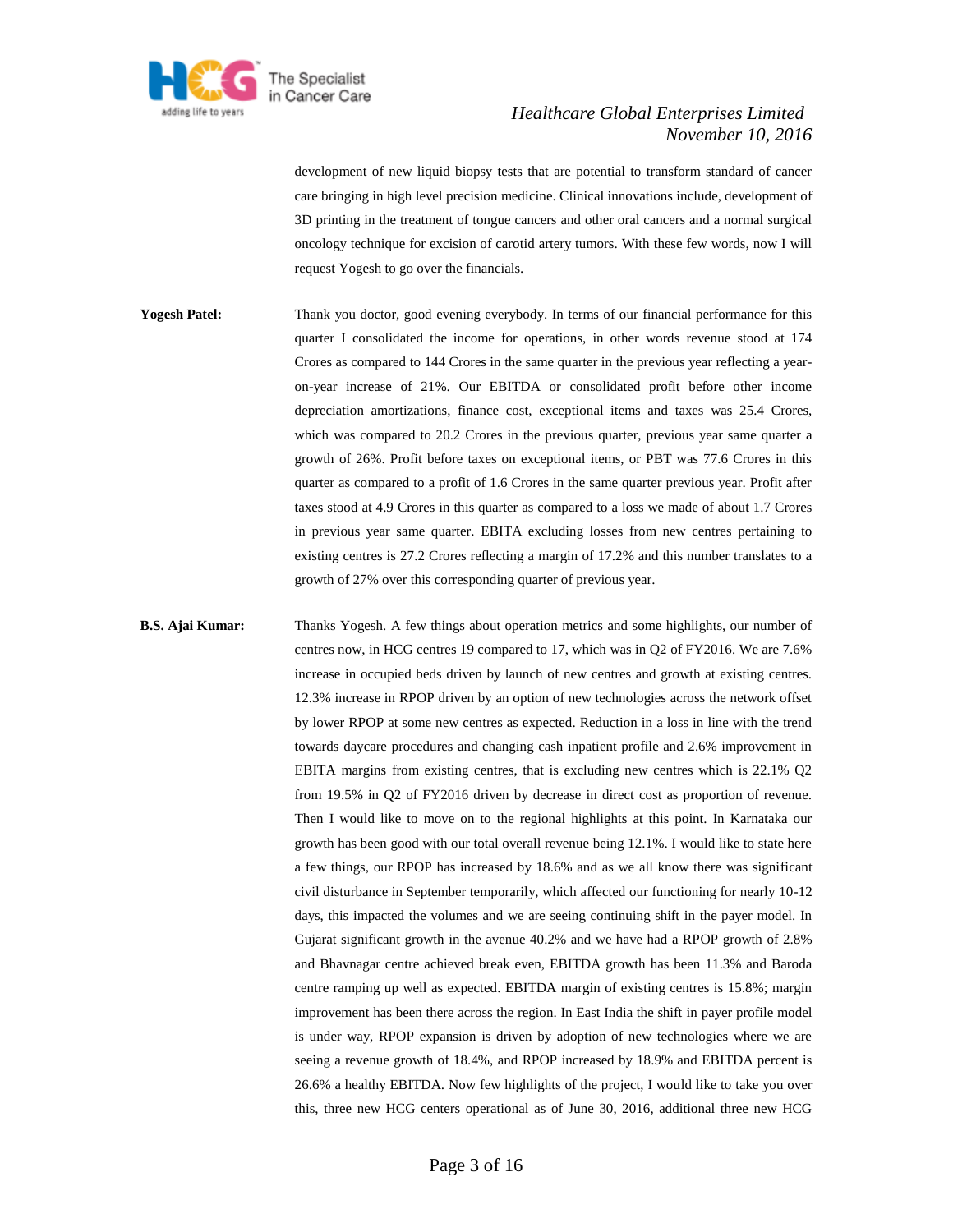

centres will be by June of 2017. As I explained Gulbarga, which has become operational in Q4 of 2016, Vizag Q1 of 2017, Baroda Q1 of 2017, Kanpur will be operational, which is 90 beds in Q3, Borivali will be operational in Mumbai in Q4, which is a 105 beds and Nagpur will be operational Q1 of FY 2018. Three new Milann centres operational as of June 30, additional three new Milann centres by June of 2017. M. S. Ramaiah started operations Q2 of 2016, Delhi Q4 of 2016, Marathahalli in Bangalore Q1 of 2017; Chandigarh will be operational Q3 of 2017, Cuttack in Q4 of 2017 and Ahmedabad of Q1. As you can see the good ramp up is going on and we expect significant numbers opening in the next year or year and a half. With this I will request once again Yogesh to go over some other aspects of financial.

Yogesh Patel: Let me walk you through a couple of elements from our balance sheet, specifically capital adequacy and debt positions. The capital expenditure in the current quarter was 43.7 Crores as compared to 38.2 Crores in this quarter of this fiscal. The spend was, chemicals consumed 41.2 Crores of which 32.9 went towards the centers whereas 31 million was for expansion and 52 million went within the existing centres itself. The Milann centres capitals spend was 25 million in the quarter, spread across 19 million for new centres and six for the existing. In terms of our net debt position, net debt for the quarter stood at 234.6 Crores as compared to 212.5 Crores in the previous quarter and the major movement seen in banks debt, which is at 101.3 Crores as compared to 85 Crores in the previous quarter and the vendor finance which is 155.2 Crores as compared to 154.2 Crores pretty similar number with one Crore change the other items similar in terms of capital use and other debt. In terms of usage for these debt changes we have spread across between new centres which consumes 147.2 Crores a compared to 125.1 of the previous quarter whereas as the net debt of excluding new centres should the same number at 87.4 Crores in both the quarters.

- **Moderator:** Thank you very much. We will now begin the question and answer session. Anyone who wishes to ask a question may press '\*' then '1'. Participants are requested to only use handsets while asking a question. Ladies and gentleman we will wait for a moment while the question queue assembles. We have the first question from the line of Sudarshan Padmanabhan from Sundaram Mutual Fund.
- **Sudarshan P:** Congrats on good set of numbers and thank you. See what I would like to understand is I think, you know we have seen good jump in margins from the existing units, but can you throw some light with rest to the overall number of units that we have kind of opened in the last 2-3 quarters and what is the kind of ramp up that you are seeing both in terms of scale, in terms of how we are expecting the margin trajectory to happen and if you can you know throw some examples in the past as to how the break even and how quickly these centres can break even, should give some kind of an idea on you know how the speciality business works.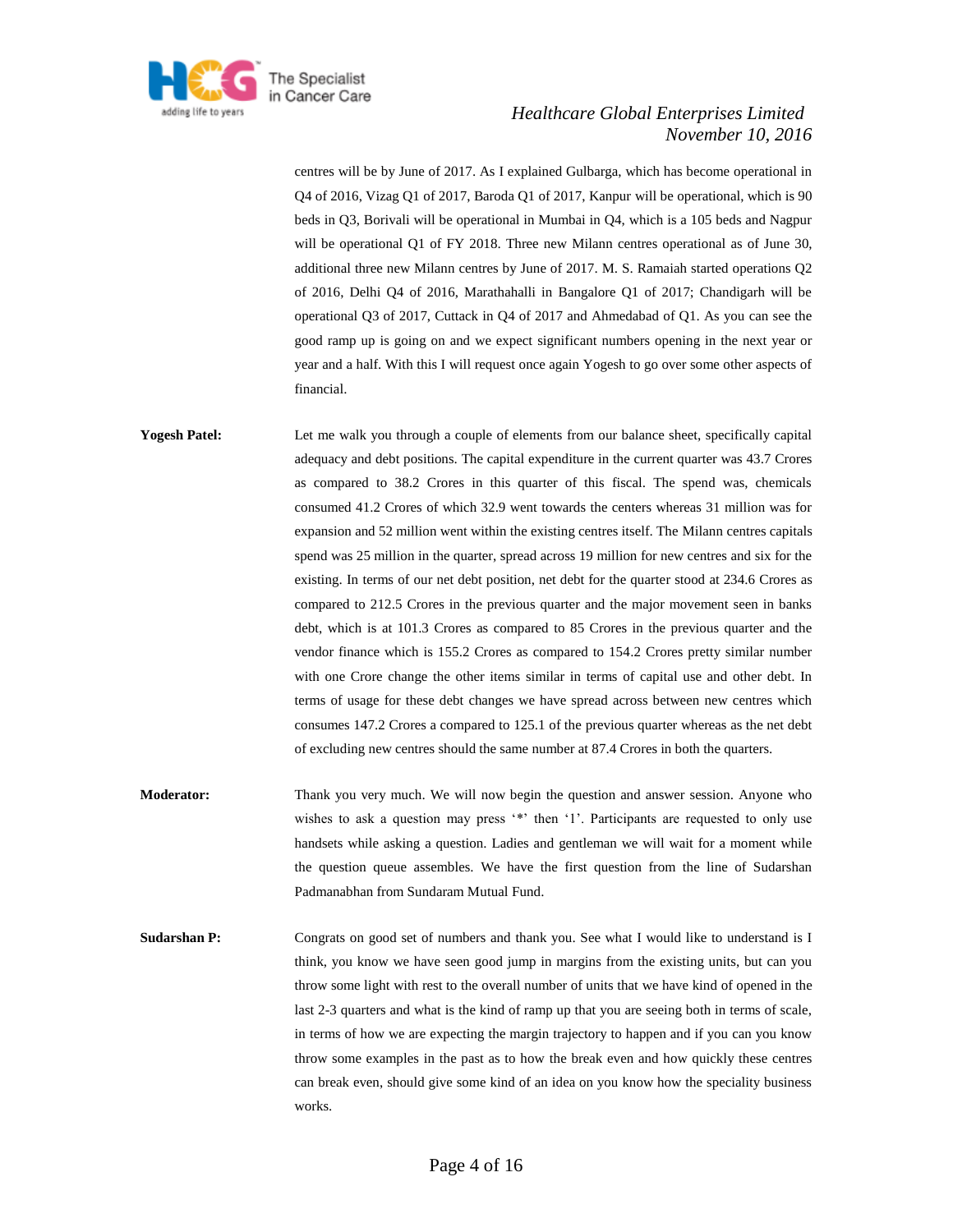

- **Gangadhar Ganapati:** Thank you very much for the question. So yes, as you know we had opened two new centres in the recent past, which includes the Bhavnagar centre and the Gulbarga and then two more centres recently which was Vizag and Baroda, so Bhavnagar and Gulbarga centres essentially broke even within the first 6-8 months of start of operations and this quarter actually Q2 they are pleased to report as Dr. Ajai mentioned Bhavnagar centre is actually breakeven. We are in the second quarter of operation and new centres continues to ramp very well. We are very pleased with the patient ramp as well as quality of outcomes, etc., and I think reasonable degree of confidence is there in similar ramp path of new centres getting to that level. So in terms of what drives that if it is your question. Essentially it is the number of new patients that drives the adoption and eventually drives the profitability, so generally one way of looking at it and we have discussed this in the past is, if you look at it from bed occupancy, though we know bed occupancy is not always the right metric, but broadly speaking even a 25% - 30% occupancy level we will be getting close to the breakeven point, and because you know we operate at a 60% 70% contribution, so really it depends on the number of patients.
- **B.S. Ajai Kumar:** What we look at, see if you take an example of Baroda or Vizag why are they doing good, what are the drivers if the new patients footfall, like in Baroda for example, we see over 200 new patients in a very short period of time, and that aspects to increase number of patients and radiation, getting chemotherapy surgery. So we are seeing a very good ramp up in this as well as in Vizag, so like what Ganapati mentioned they will break even very quickly and this is in keeping with how we do our partnership models, work with the local partners who ramp it up very quickly.
- **Gangadhar Ganapati:** Also one more point to this question if I may that the losses for new centres actually in the current quarter are less than what it was in the previous quarter mainly because of Bhavnagar basically turning around as well as relatively good performance at Vizag as well. So we are seeing both of those very much on track to getting to profitability.
- **Sudarshan P:** And what is the quantum of the losses in first quarter and second quarter.
- **Yogesh Patel:** I think the loss, 27 million and in Q2 there are no additional centres, the same centres have ramped up and now the losses in Q2 are 18.4 million.
- **Sudarshan P:** Sir can you also throw some light, I mean would the business be a lot linear, because if I look at the last year's number it looks like there has been some kind of loading up towards fourth quarter, so I am just trying to understand whether that trend would continue or whether it is something similar to the fourth quarter loan?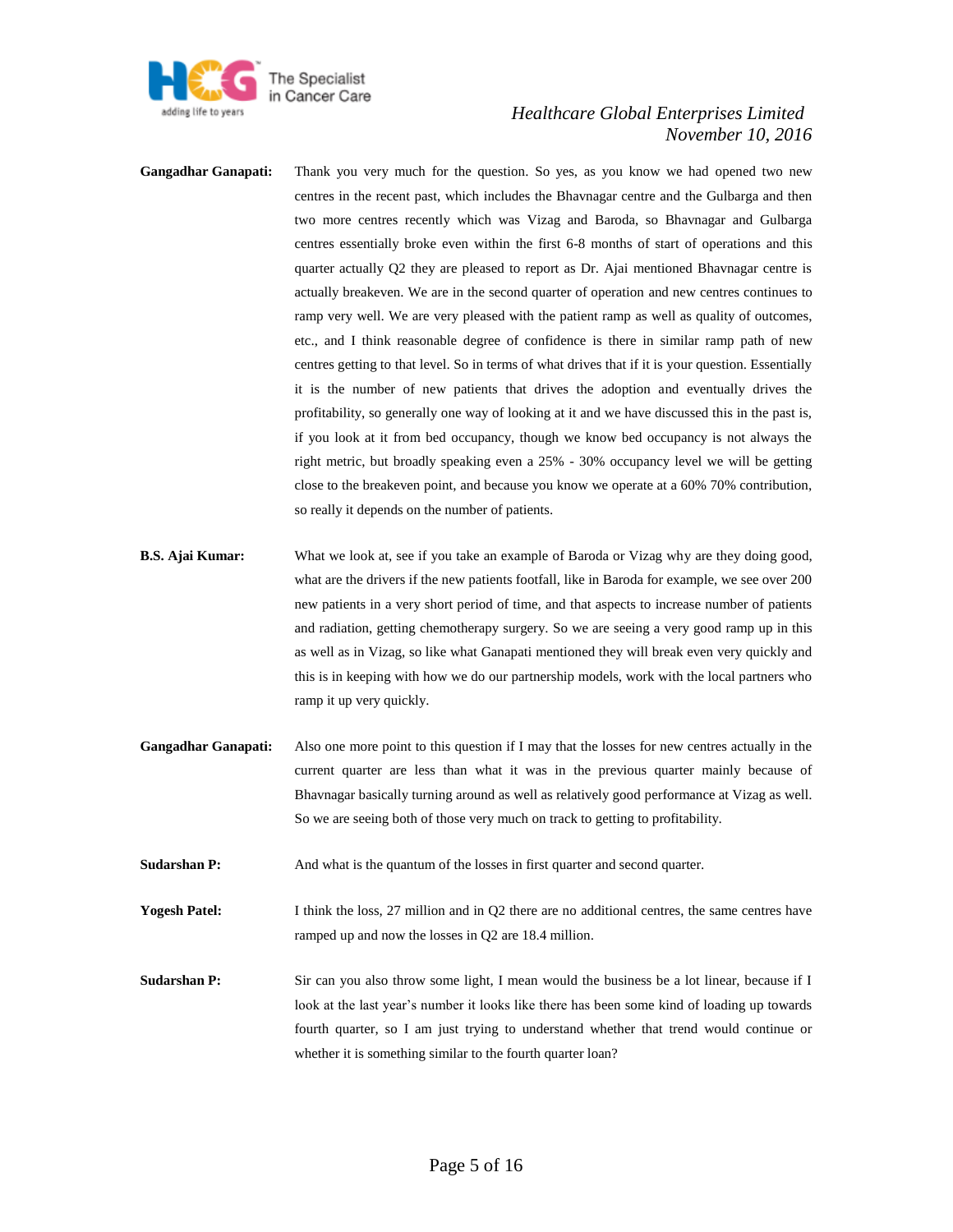

Yogesh Patel: Normally Sudarshan the trend continues for various reasons, historically our last quarter is when it loads up and this year it will be again probably there and also more because some of our existing centre expansion is happening which will be completed and the results will be shown in the  $4<sup>th</sup>$  quarter.

**Sudarshan P:** Thanks a lot sir, I am joining back in queue.

**Moderator:** We have the first question from the line of Chandra Mouli from Goldman Sachs.

- **Chandra Mouli:** Thanks for taking my question. I just wanted to check what are the levels of market shares that you are enjoying currently and mostly your major markets. Especially considering that Max, Apollo, and Fortis and focusing more on cancer care now?
- **B.S. Ajai Kumar:** Max as you know he is very regional in Delhi and when you look at Apollo they have a few centres, 4 or 5 centres across the country, they are super speciality centre mostly the big one is in Chennai and one in Hyderabad is there and Calcutta, these are some of the big ones, but our market is not only in big cities, like you know look at Bangalore, Ahmedabad coming up in Mumbai, there is a big centre hopefully in Delhi soon as well as Calcutta. So apart from that we penetrate also tier 2 cities, for example we are the leaders in places like Cuttack, Ranchi, Vijayawada, which I mentioned, Vizag, Baroda and Khanpur. So our way of looking it is using the hub and spoke model and capturing the market across India. As we have mentioned in the past the goal here is to make sure the cancer patients in this centre is accessible when we bring in high technology to Vijayawada to Vizag or Cuttack. We are bringing technology so people do not have to travel elsewhere. So this is the model under which we are working and because of that we capture significant market share in this tier 2, tier 3 cities, regarding the big centres for example Bangalore we have over 50% of market share in the Bangalore location itself, of course patients should come from other parts of India because it is a centre of excellence and outside India to Bangalore excluding that. So similarly our way of looking at it is we are already there functioning so for the Apollo's and Max's too if they have this vision to come and establish their centre across India you know it will take a long time like always say, from the time you have a vision of a cancelled centre to actually start treating the first patient because of the regulatory issues and the way bunkers have to be built and everything, it takes minimum 3-4 years.
- **Chandra Mouli:** That's great colour. As a followup just from a modeling perspective, you did touch a point in your expansion plans. So a little more detail on that. If you could just in terms of bed additions if you could share with us for your internal targets for this fiscal year and the next end, what level of occupancy do you expect to attain in the newly added beds this year?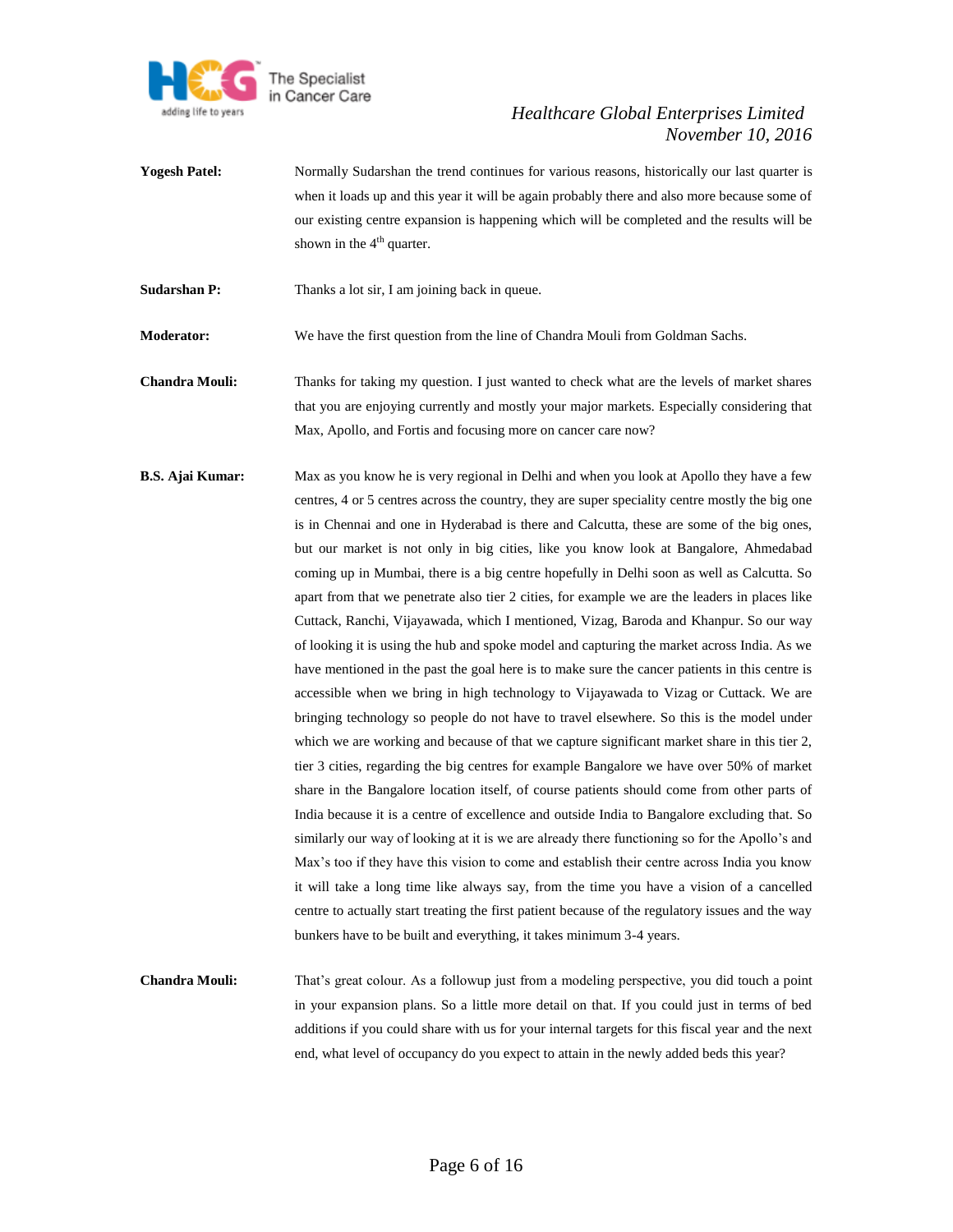

- **Gangadhar Ganapati:** I think it is hard to give that kind of specific guidance, but as you know we are close to around 50% overall occupancy rate and as you know that when we look at going over 60% – 65%, it is quite a good occupancy rate generally in the kind of way we look at it and again typically a new centre will start at you know 20% in the first year, then go to 40% in about 3-4 years, so that is about all we can say. I think we are seeing that but again one of the trends we are seeing across the network and you can see this almost in every state, is a change in patient profile and service mix profile. There is a significant trend in deduction of a loss and more and more focus on outpatient or daycare therapies. As technologies are advancing and cancer is a very vibrant field as far as technology advancement goes. You are seeing a higher earning per bed or higher earning per patient without necessarily of the same in the volume size. So I think for us the volume is going to be one of the metrics, I think value is also going up faster.
- **B.S. Ajai Kumar:** What we really look at is the mix, how do you change the mix and in this regard as Ganapati very well put it, you know the whole global trend is towards more and more out patients and what are the procedures, how to decrease the average length of stay, how to improve outpatient services. So this is where the technology, for example, robotic surgery, patients used to stay for 5-6 days now go home by 2 days, even liver transplant patients sometimes we send them home on  $4<sup>th</sup>$  day, so the whole technology knowledge and as moving towards infrastructure which is showing improvement, moving towards particularly in oncology I can say, moving towards lesser number of beds being occupied by the patients. So this is a healthy trend and in fact that actually improves our top line as well as our margin.
- **Chandra Mouli:** Thank you, and just one final one before I get back into the queue, what are the kind of margins that you are trying to aspire for the multispecialty piece of the business, given that it is close to 10% of the revenue right now?
- **Gangadhar Ganapati:** I think it is not very different, you know in our overall cancer business, we had about 20% and 30% and there is no reason why it should not be in the same range. So that is kind of in the same range from a margin perspective.

**Chandra Mouli:** And would you say that you are at those levels right now as well?

- **B.S. Ajai Kumar:** We do not comment on that right now because we do not break it out that way. It is consolidated in HCG networks, so we do not break it out that way.
- **Chandra Mouli:** Thank you, I have more questions, I will join back the queue.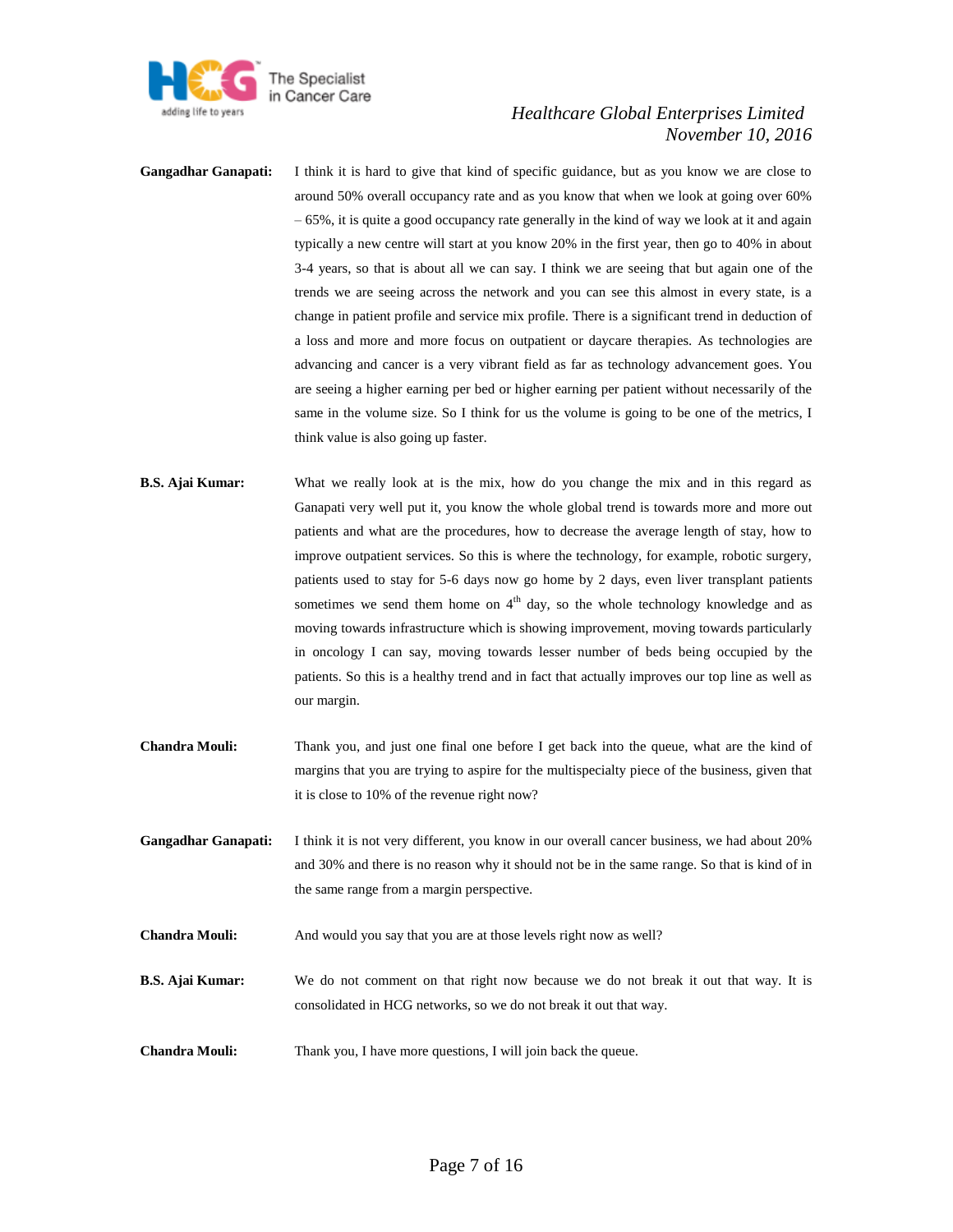

- **Moderator:** Thank you. The next question is from the line of Nitin Agarwal from IDFC. Please go ahead.
- **Nitin Agarwal:** Thanks for taking my question. On our expansion plan, beyond the ones that you outlined which will come up over the next 2 or 3 quarters, I mean how we are looking at the expansion for the cancer centres over the next say 2-3 years.
- **B.S. Ajai Kumar:** Yes. With all these centres coming we are nearly going to be having about 25 centres. We have centres already which are not here in the list I mentioned is in Jaipur and apart from that Calcutta is there which are already 2 centres and Kochi, so these three centres are on board and they are already in the various stages of development as well as the centre in South Mumbai in Cooperage, so the four centres will come. With this we will have over 25 centres oncology dedicated. Now the future beyond that you know we have a centre in Delhi, which we are waiting for certain completion and we feel there are other opportunities we see. Of course execution is the major thing for us to make sure these centres are executed well, they run on time and the next thing is opportunities for us is plenty to be honest and we have to pick and choose now. We have opportunities in Andhra Pradesh now, opportunities in Tamil Nadu; new opportunities coming in North East as well as in Gujarat State there are opportunities like places like Surat. So we are now in various stages of analysing this and seeing what the potential are, what are the market survey and come to a conclusion on how it is should be structured as independent free scanning centres. So our goal is majority of the time to go for free standing independent cancer centres.
- **Nitin Agarwal:** But doctor are we going to go through a similar phase expansion as we did over FY2016 to 2018 in terms of a concentrated expansion when 10 to 12 new centres came up or, I mean how do we see them.
- **B.S. Ajai Kumar:** I cannot really comment on the number of centres, all I can say is we are game to wherever we see opportunities to grow, at the same time one other thing, if anything we do not want to compromise is the quality of the care to the patients putting systems in place as I always say one umbrella of HCG putting multiple cancer centres across the country, so many, globally we are the leaders in that and we are using technology to health we are rolling out a new HIS system across the centres taking place, EMR is coming in, so we really like to apart from rolling out centres we like to focus on making the existing centre reach to the capacity utilisation which is also important for us to drive it. For example, in Ahmedabad we are driving the centre to capacity, putting a second linear accelerator PET scan, similarly Cuttack is expanding and possibly Vijayawada will need expansion, so we are looking at expansion of existing centres, new centres, high quality care outcome measures. For us you know as an oncology care provider we are not only service provider, it is a front end, but here also into the analytics making sure the patient comes are analysed, quality of care how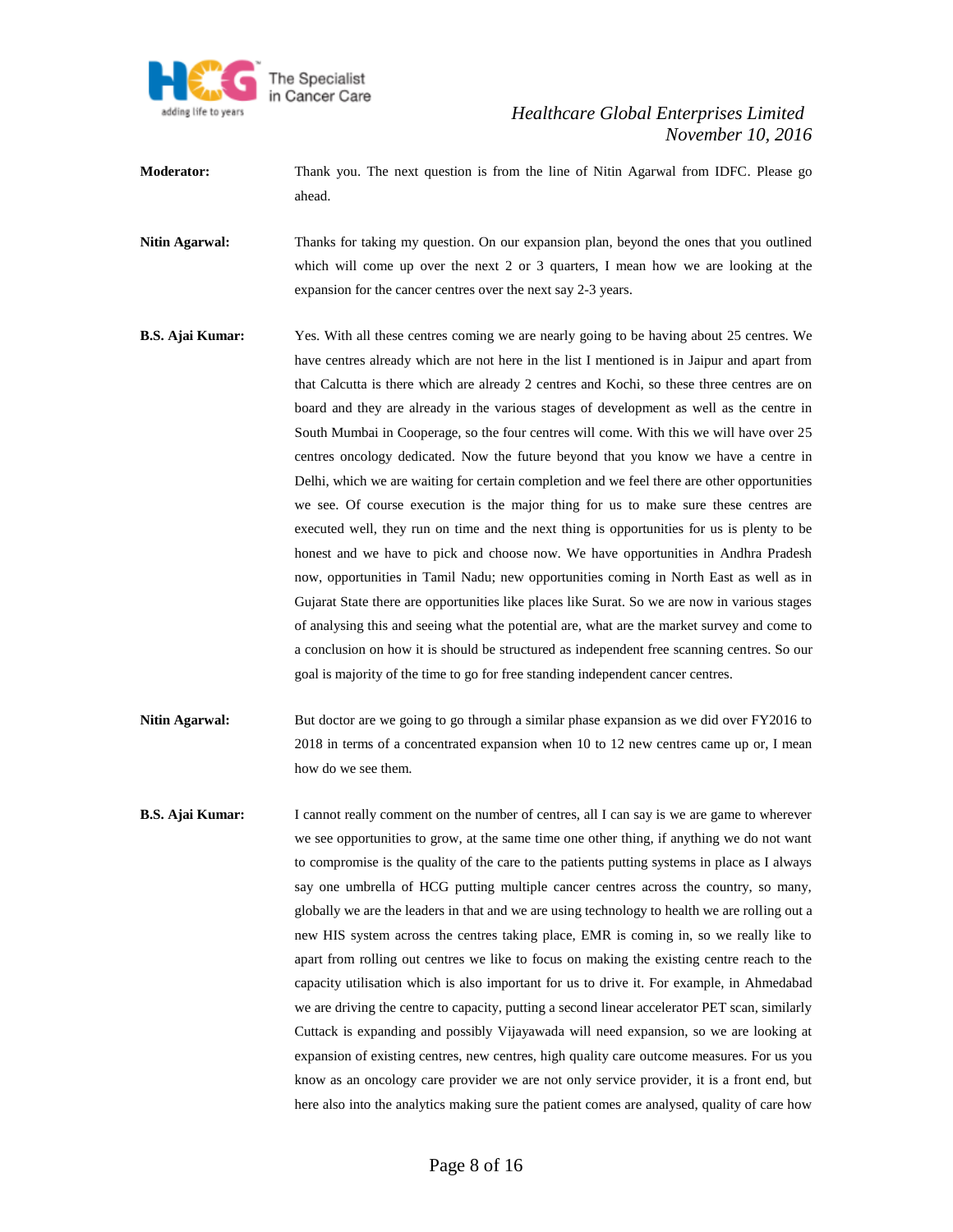

does our quality compare to the global standards, not only in Bangalore, but across, you know even a patient walking into Cuttack should have the same outcome. So this is where you know we want to focus also in the area of quality outcomes, so both of these expansion of new centres simultaneously this has to happen, that is the reason you know, I cannot really comment on how many centres will be there but we really evaluate the opportunities wherever there is opportunity certainly we will consider and go further.

- **Nitin Agarwal:** Okay. Associated question is in terms of how are we looking at you know managing the leverage on the balance sheet. We know we have about 200 Crores of debt right now, how do we see it, what numbers, is there a cap, or is there a threshold, I mean how are we internally looking at managing leverage on the balance sheet?
- **B.S. Ajai Kumar:** I will attempt that. See right now we have got these new centres coming on stream so as of FY2018 I think we have our hands quite full with regard to the already disclosed and planned centres, so between today and the end of FY2018 we have about 340 Crores of capital expenditures that are coming on stream and by that time I think you know, including the cash generation from our operations, we continue to generate reasonable cash from our operations, continues to grow, which is funding, most of the equity requirements for our new projects. But overall we expect to be you know ending. Today we have about 240 Crores of net debt that may grow to about 400 Crores in that range 400 Crores or so, by the end of FY2018 we will also have of course a significant part of that would be vendor debt some of it would be bank debt and at that point in time I think we will also have reasonable debt capacity, debt servicing, because based on the cash flows that you are projecting as well as the EBITDA, so I think we should be quite comfortable at that stage and you know we want to be free cash positive which we will be I think thereafter. On the cusp of that, I think once this big round of expansion is through, I think we will be at a stable position you know then I think we should be able to quite comfortable position.

**Yogesh Patel:** Nitin we have done a multi-year planning on this. Like we used the model of certain bank loan and then the deferred payment scheme from the manufactures so what we do is really look at when the serviceable loan comes and based on this only we create a financial model for each centre which comes on board, because servicing the major capex will happen only three years after the first patient is treated. So in three years most of the models predict that they will be self sufficient to service all the debts and more. So this is how we do and that extra cash which comes of course will help us to take on new projects in the initial phase. So this is the model we are using and scaling up. Obviously, when you look at, without quoting any numbers what will be our EBITDA in 2017 when the 2020 new project comes that debt is serviced our EBITDA obviously will be higher so they will be very comfortable to service and same we take a new project then obviously there will be another three years. So this is the ladder fashion we use and it has been quite successful in the past and also now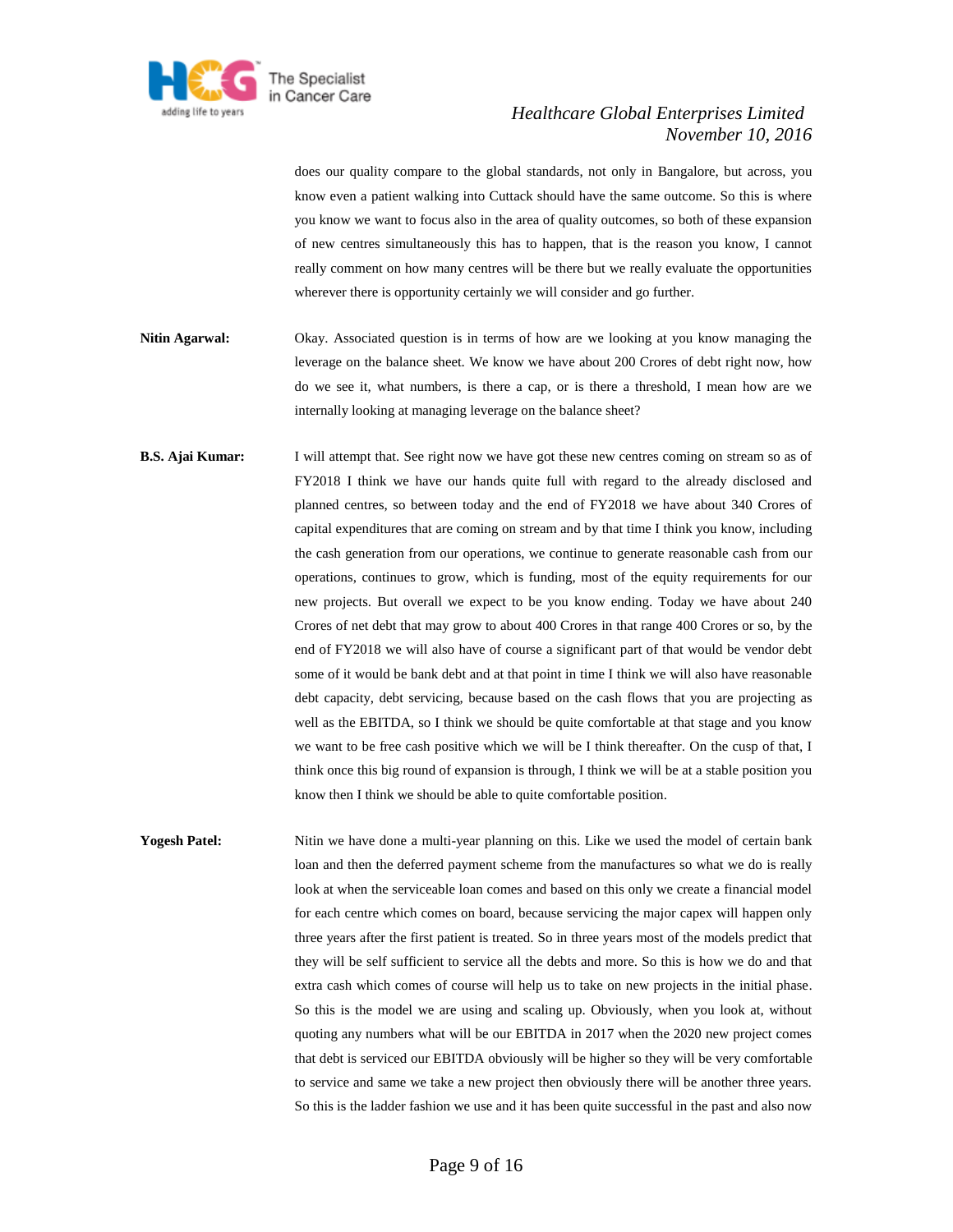

obviously the interest rates coming down and all be further helpful and we are also looking at other models whereby we can get even at a lower rate of interest and we are in discussions with various international bodies to see whether it could be applicable for ours and so that that will further enhance our capabilities.

- **Nitin Agarwal:** We have opened up a bunch of centres over the last few quarters; in your experience are you seeing any of the benefits of scale, you know the network effect or you know any shape and form it is beginning to play through in some of the newer centres or across the network you know that can further build on itself as we grow?
- **B.S. Ajai Kumar:** You know one is the number of new patients, you know what we saw last year 37,000 obviously we will be seeing lot more. Number 2 is because of our hub and spoke model, which is our intention, anyway is the centre of excellence. For example, when we started Gulbarga centre some of the routine patients are pushed to the Gulbarga centre to take routine treatments, what they are referred to Bangalore is for high end. So what we are beginning to see is this kind of spokes referring to our main hum, this is what we are trying to do even in Gujarat and eventually in Delhi and Calcutta where the high-end providers will be the hub and the drivers will be the spokes and we are beginning to see that in Bangalore just based on the number of robotic surgeries we do, number of chromotherapy, CyberKnife I am doing some research on that, where are we with CyberKnife compared to Global standards, 2400 patients we have done from the Accuray, which is the manufacturer the report I get is globally we are one of the two largest CyberKnife treatment centres. Similarly like robotic I told you 100 we were one of the fastest, so the technology can be used to capacity utilisation because of our hub and spoke model. A patient in Cuttack for example needs CyberKnife, the local Cuttack definitely will refer to us rather than others because this is our centre, and similarly a bone marrow transplant, we have done over 250 bone marrow transplants. So these are all high-end work, which is going on, and this will continue to increase and it will drive people not only from India, from abroad. So this is how we are looking at to use this hub and spoke model and drive.
- Gangadhar Ganapati: Further to that our contribution margin continues to improve. If you see the financial results that we put out and one of the reasons is also if you look at the kind of pharmacy benefits we have been getting from volume purchasing of pharmaceutical drugs notwithstanding the DPCO and all that the advantages we get from the bulk purchasing which comes from the leverage of the network effect is helping us. Similarly, you know we are consolidating our lab operations, if you look at, we have so many new centres coming up and we are in the process of consolidating and there is definitely cost savings and benefits given that we have 25 hospitals centralising the lab, centralising the purchasing, centralizing all of these aspect consumables. So we are definitely seeing those benefits and our corporate expenses are not increasing in proportion so I think revenue growth is strong, I think 25% our corporate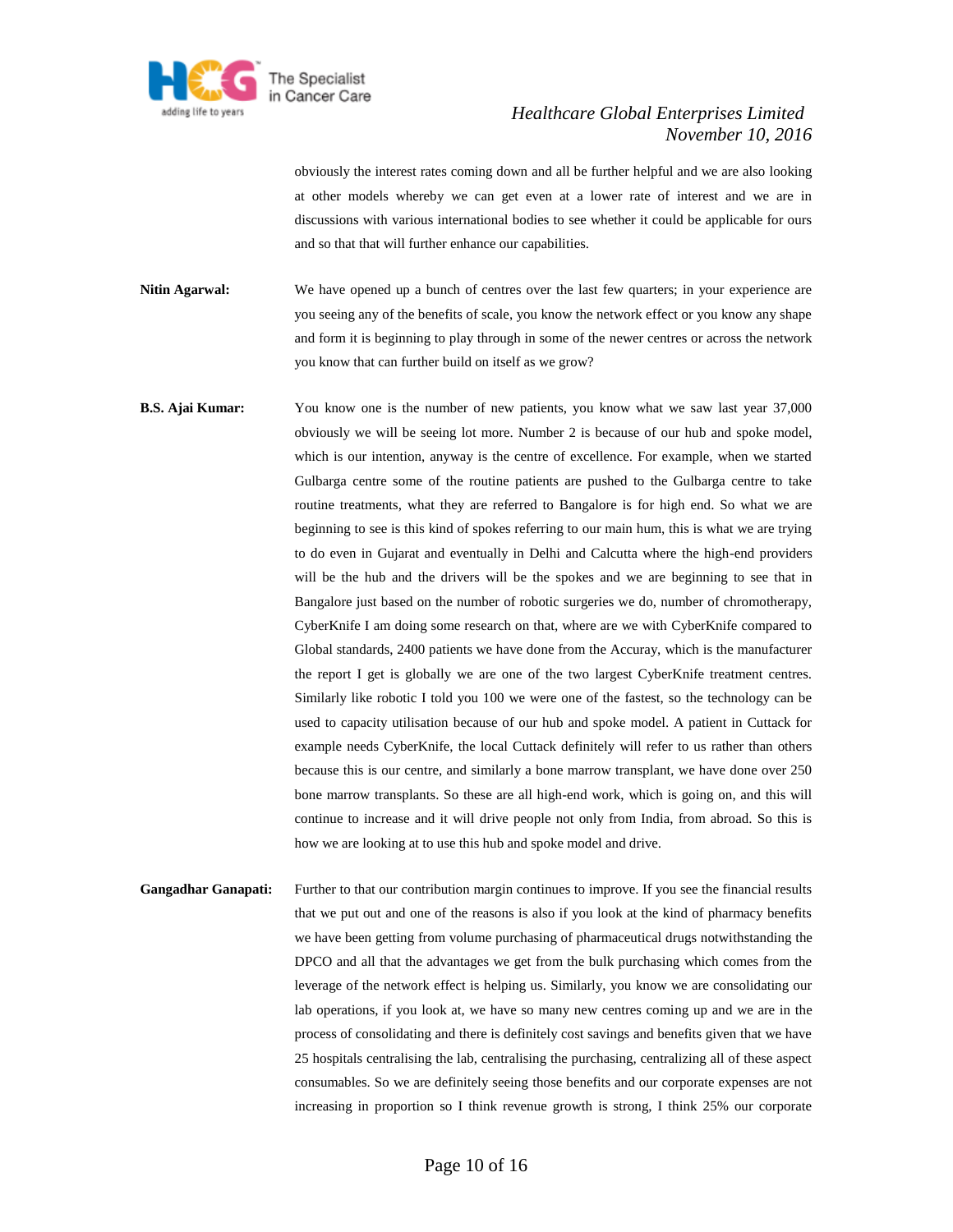

expense certainly is not growing at that level and contribution margins are increasing, so we are seeing those benefits for sure.

**Nitin Agarwal:** Okay, thank you very much.

**Moderator:** Thank you. The next question is from the line of Rahul Jeewani from IIFL. Please go ahead.

- **Rahul Jeewani:** The civil disturbance which you talked about which impacted your patient volumes in Karnataka, have you seen that impact normalising this quarter and adjusted for this impact what would have been your volume growth for all your centres put together?
- **B.S. Ajai Kumar:** Second part of it will be hard to predict what would have been, it is a postulation I cannot do, but we were fortunate, we were able to achieve these good numbers and as far as the impact of that obviously you know it is beginning to recover now unless something, obviously there has been very little rains and people are always talking about it and Karnataka as we know there is a drinking water issue and all. So that at present the recovery is happening from all the civil basis issues we had so we just have to hope that this will not recur and so we can continue to give the best of care to our patients.
- **Rahul Jeewani:** So you do not anticipate any impact from this in the current quarter?
- **B.S. Ajai Kumar:** You know, we have to wait and see you know there was some minimal impact because the carry over was there from September, but we will see you know we feel we may be on the recovery phase now, okay.
- **Rahul Jeewani:** Sir on the new centres you have spoken about Bhavnagar, Gulbarga and Baroda, but on Visakhapatnam how has been the patient ramp up?
- **B.S. Ajai Kumar:** Visakhapatnam has been going up very well in fact as Ganapati mentioned it is ahead of our forecast and it is you know almost near breaking even now, so we are quite happy with the ramp up happening in Vizag and you know this is a centre, which I think definitely will grow and we are seeing some good healthy signs.
- **Rahul Jeewani:** Sir, both your Baroda and Vizag centres should also break even within the first nine months of opening?
- **B.S. Ajai Kumar:** But you know the only thing is you know Baroda the number of patients growth will be obviously more because we have a partner there in terms of Dr. Rajiv Bhatt. In Vizag we have a partner, but he is not a surgical oncologist. He is the owner of that entire Pinnacle so we are in spite of that we are going very well.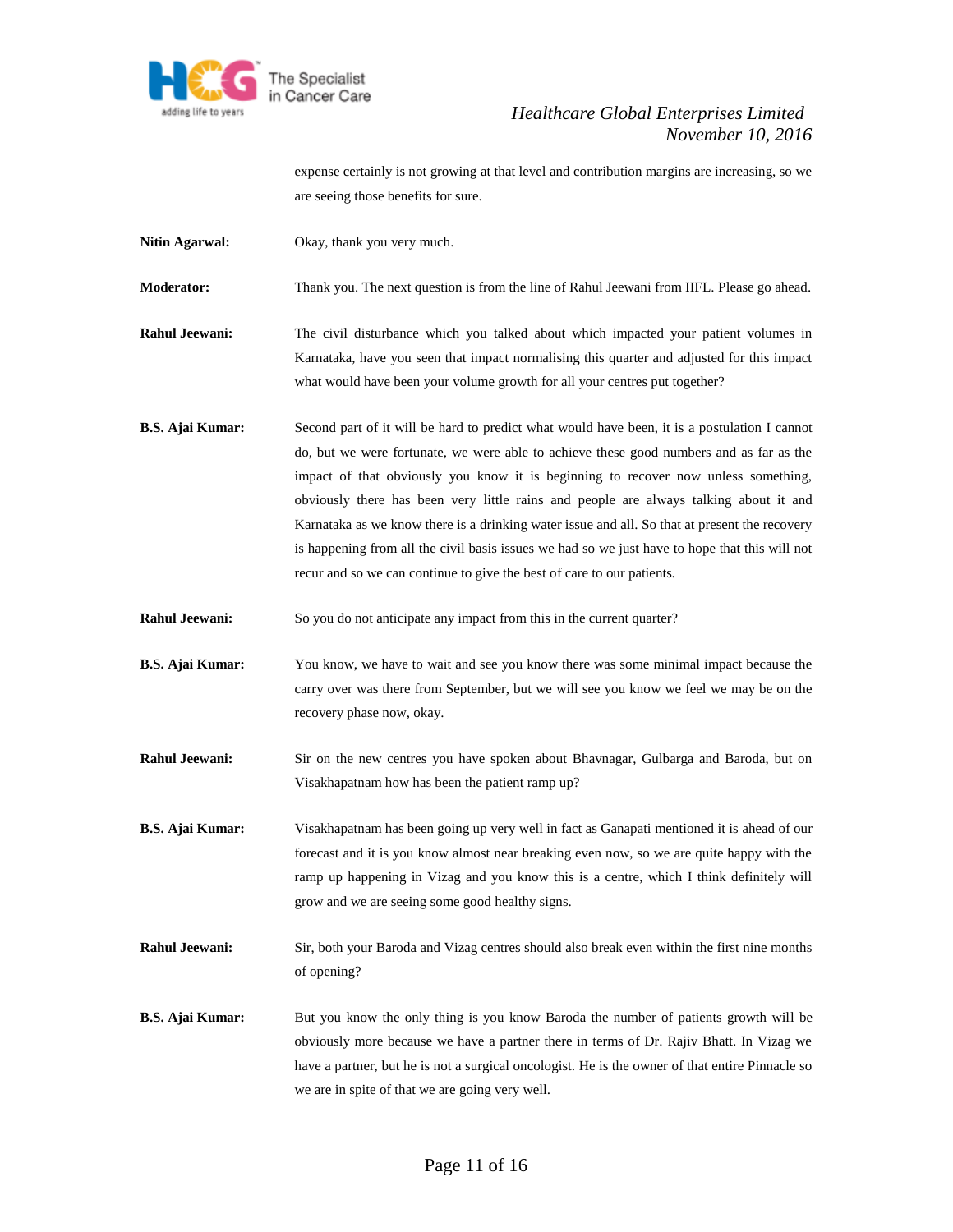

- **Rahul Jeewani:** Sir on the fertility centres has you seen any impact from the surrogacy laws, which were put in by the government a few months back. Have you seen any impact from those regulations?
- Gangadhar Ganapati: No, on the contrary what is happening there is, there is a move to have set of guidelines that will be enforced and in fact there is an audit process also that is being discussed and Dr. Kamini Rao is one of the members of that team that is being put together with the Ministry of Health and if those quality control guidelines are in place that will have a significant impact on self-regulation of the industry. Within Milann of course they maintain their audits and all that so the idea would be that a similar set of guidelines will be in force and all fertility centres would be required to report or at least those that want accreditation from the government will have to report and that should result in actually some improvement in the quality controls but at the same time you know be a barrier to entry to some of the operators.
- **Rahul Jeewani:** Okay, so these regulations would basically favour the organised players like you.
- **Gangadhar Ganapati:** Surrogacy by the way was not a significant activity for us at all because you know we have been more on the IVF side for infertile patients who was admitted to an IVF so surrogacy is not a significant aspect, but nonetheless, it is a meaningful surrogacy nothing wrong with it, provided one works within the proper guidelines and with a proper standards in place. So I think it will benefit those people who are organised and follow the rules.
- **Rahul Jeewani:** Thank you Sir. That is it from my side.
- **Moderator:** Thank you very much. The next question is from the line of Harith Ahmed from Spark Capital. Please go ahead.
- **Harith Ahmed:** Hi, good evening everyone. Sir in the past you have talked about your expansion plans in Africa, can you elaborate a bit on that, what stage we are at, at this point.
- **B.S. Ajai Kumar:** Yes, Africa as we had mentioned in the past you know we have a partnership model with CDC and at present we are working very hard with them we are running some clinics in terms of chemotherapy, daycare but we are looking at expansion. So we will in the next 3 to 6 months probably we will have something going, we are not yet sure at this point, but there are opportunities particularly in Nairobi, in Kenya and Tanzania and Uganda as well as in Nigeria. So log of things are at various stages of discussion at present, but our model is really to do a few centres because the number of patients who come from there, so we can continue the care for a longer period there under our umbrella as well as make sure for highend work they come here.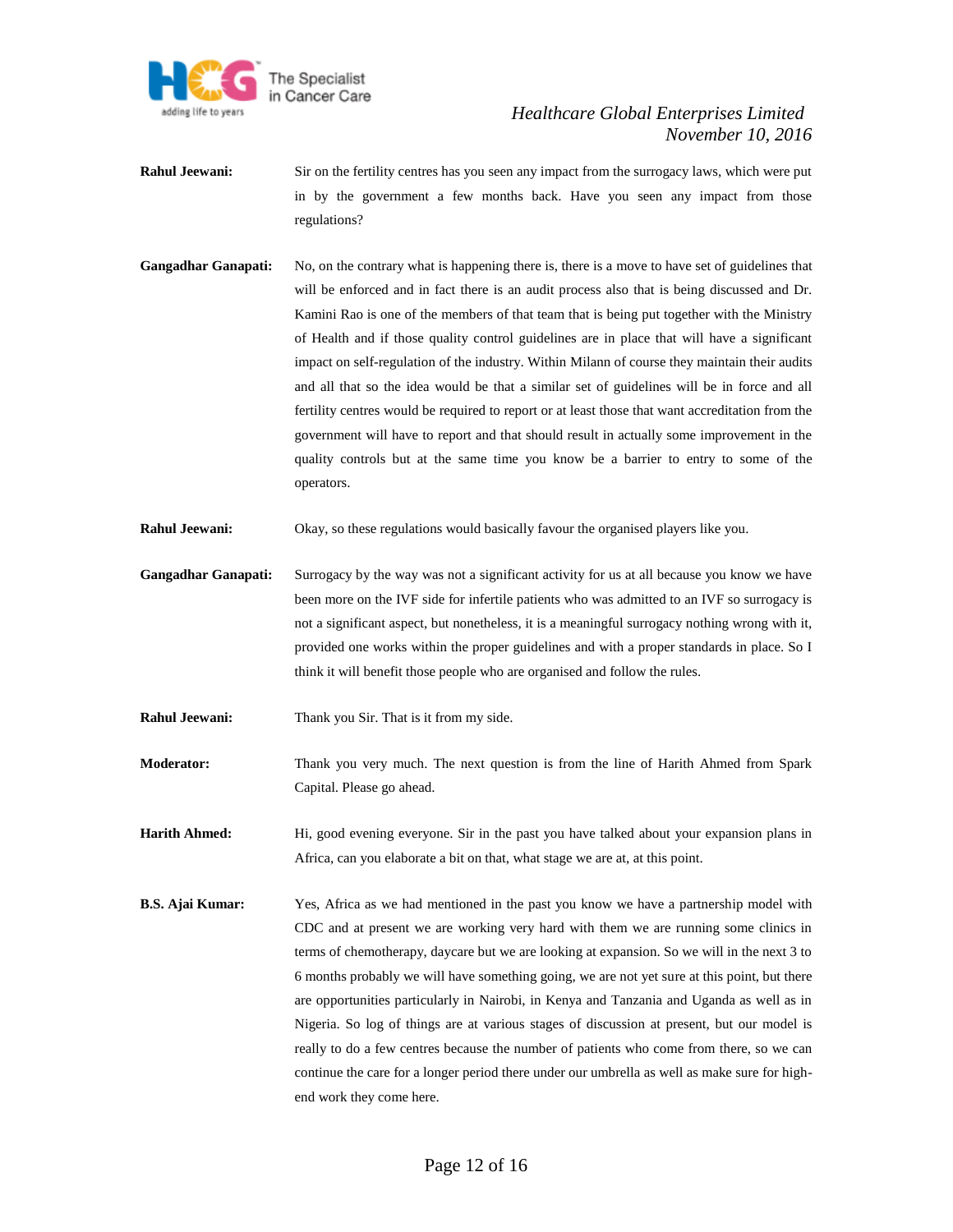

Harith Ahmed: And these will be comprehensive cancer care centres.

- **B.S. Ajai Kumar:** A few of them will be comprehensive cancer centres. Okay providing even you knows radiation therapy.
- **Harith Ahmed:** Okay. My second question was related to Milann centres. Can you talk a little bit about the margin profile of Milann centres? We have added a couple of centres in the last 12 months, so how long does it take for a new centre to achieve EBITDA break even?
- **Gangadhar Ganapati:** So far the centre we have launched in, we have had a new centre in Delhi, one new centre in Bangalore and a small centre in Bangalore and I think both these new centres in Bangalore and Delhi are close to break even, it has been less than six months and again it depends on the volume but the losses are not very significant, so I would say that the break even period is really volume dependent again as Dr. Ajai mentioned very much dependent on the clinical partner and we have been very selective there and I think also fortunate having good clinical partners in Delhi the result we have been happy to report strong results there.
- **Harith Ahmed:** Okay and lastly the expansions that we have lined up for the rest of FY2017 and earlier for 18, what exactly is the model there, the partner, is it a surgical oncology group like we normally do and what is the minority holding in these?
- **B.S. Ajai Kumar:** In HCG centre, yes, our proven model is to definitely find a partner work with them. For example, you know only some of the centres where we have not done is Jaipur for example, but there is lot of interest locally for doctors now become partners so very clearly wherever we go we look for a local strong partner preferably you know oncologist, but if there is an opportunity where we have to do on our own we are also doing. So it is looking at a local region what is the talent, what are the partners we decide and take a call. For example so far Nagpur or Baroda are all with surgical oncologists whereas Kanpur is with the Regency hospital, Borivali is with a doctor who is not an oncologist, so we look at the local scenario opportunity who is strong player and we try to partner.
- **Harith Ahmed:** Okay and our share holding in these new centres will be the typical roughly 75%.
- **B.S. Ajai Kumar:** So it depends, I think in the case of Kanpur originally and Nagpur it is actually 51%, in the case it is 100%, so it depends.
- **Harith Ahmed:** Understood.
- **B.S. Ajai Kumar:** Baroda is 75% owned by us, so it is in that range.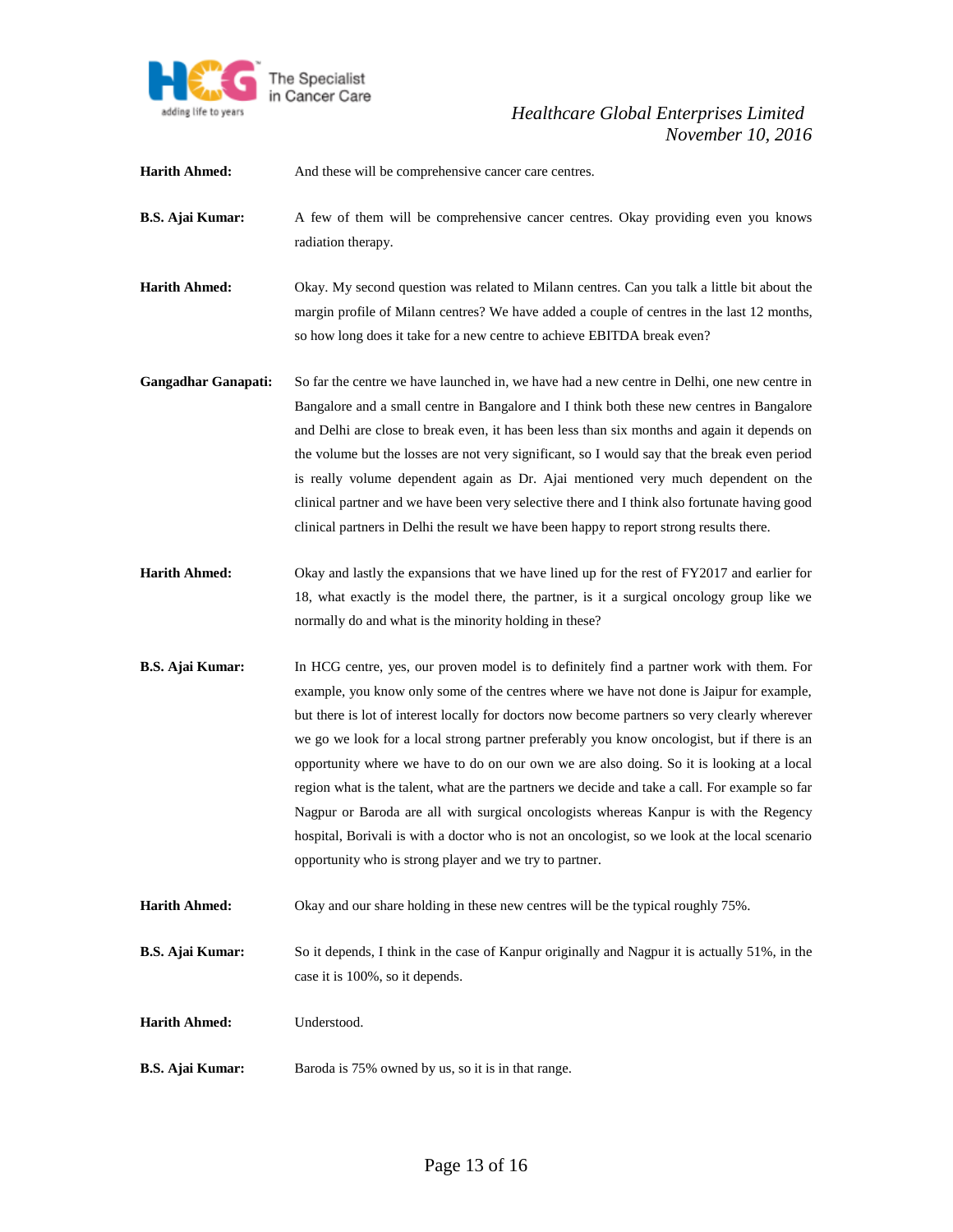

**Harith Ahmed:** Okay thank you very much. **Moderator:** Thank you. The next question is from the line of Hitesh Mahida from HDFC Life. Please go ahead. Hitesh Mahida: Thank you sir. Congrats on a good set of numbers. **B.S. Ajai Kumar:** Thank you Hitesh. **Hitesh Mahida:** Sir, first thing, has there been any issue because of this; I mean couple of days back when the government announced to stop Rs.500 and Rs.1000 note has there been any impact of that on our business. **B.S. Ajai Kumar:** So far we have not seen any major issue. We are of course not accepting until we get a clear visibility on this, you know government said only government hospitals, so we have written to them, we have contacted from all of our centres to give clarity, they are in the process of giving clarity, but until that clarity comes we are not accepting any Rs.500 or Rs.1000 notes, but patients have been very cooperative and we are not denied by the way of treatment to anyone because of this. Patients also have been very cooperative and written off cheques or come with other currencies and now I think from tomorrow or so things will ease because the new notes are coming and then it was said that the banks are opening. So we should not see major problems, but we are certainly keeping watch and evaluating the situation. See if there are any centres, which are going to be affected, particularly you know Bangalore, which is a big centre, Gujarat which is a big centre, a lot of them do have a lot of cash paying patients. So we are monitoring it on a day-to-day basis. **Hitesh Mahida:** Okay, as far as Vijayawada is concerned we have shown almost 70% growth, this was a centre which was not doing well for us since few quarters actually, and it has turned around. Any reason in how sustainable it is. **B.S. Ajai Kumar:** It is definitely sustainable and the reason is you know we had certain issue that especially stopped us, particularly medical oncologists and all so we were able to attract good talent on a sustainable model now. Today, compared to even two years ago, HCG has become a good brand where we do not have the dearth of getting good oncologists for even places like apart from Vijayawada, Ranchi and Cuttack people are willing to come. So that has been a positive thing. Second of course we have also you know built a second linear accelerator we have, so our load has increased and we are also looking at working very closely with the surgical oncologist. So all this apart from some of the high-end work in oncology we are doing. So this has really ramped up the centre and it will continue to do so. Anant you want to add anything.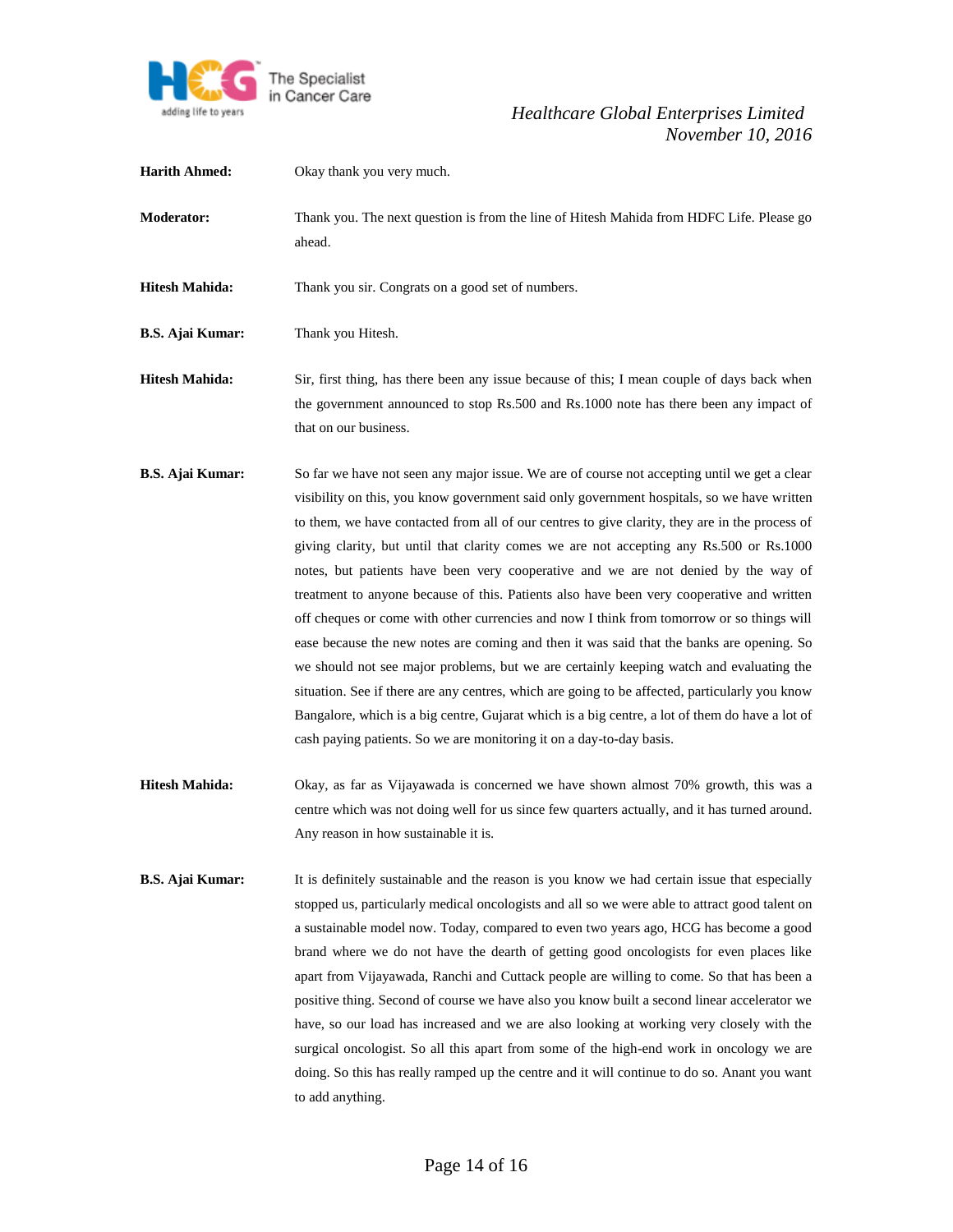

- **Anant Kittur:** Overall, from a clinical point of view and also from the management point of view, we have a good talent there and we have been able to attract more patients and HCG as a brand it clear shows up and also we have a facility it is a fully comprehensive centres in that area and we are the largest one. We are able to attract more clinicians and more patients because of this feature. And we continue to see growth potential there.
- **Hitesh Mahida:** Understood Sir. And sir any guidance you would like to give on top line growth and margins going ahead.
- **B.S. Ajai Kumar:** No we normally do not give any guidance, but all I can say we are doing well; we are well on track to achieve our goals.

**Hitesh Mahida:** Understood. This 20% - 25% growth we should consider as sustainable.

- **B.S. Ajai Kumar:** I really do not want to comment on that hopefully we will.
- **Hitesh Mahida:** Thank you and all the best.
- **Moderator:** Thank you. We have the next question it is a followup question from the line of Chandra Mouli from Goldman Sachs. Please go ahead.
- **Chandra Mouli:** Thanks for taking my followup. Just from a DNA perspective it looks like sequentially DNAs will hire is this the run rate that you are expecting for the rest of the year.
- **Yogesh Patel:** Yes, the depreciation is higher because of the capex that is being, you know we are adding centres. So the new centres that have come on stream, clearly like Vizag and Baroda are now in the depreciating mode. So we are seeing the depreciation and amortization pretty much in line. I think our average is around 10 years, is average life. So our DNA would be over 10% of the block. So you can expect that, we are continuing that way about 10 years, I think average, maybe little bit less. I think the period is 15 years maybe around 10 would be the average. It is around 10 years. As we add capex the DNA is just increasing alongside that in proportion.
- **Chandra Mouli:** Okay, and just a clarification on the Capex number that you had given a little earlier. The 340 Crores is for between now and the end of FY2018 right.
- **Yogesh Patel:** Yes.
- **Chandra Mouli:** Capex also seems to be sequentially higher so is this the run rate that your expecting quarterly for the rest of the year as well, or could it be up and down?